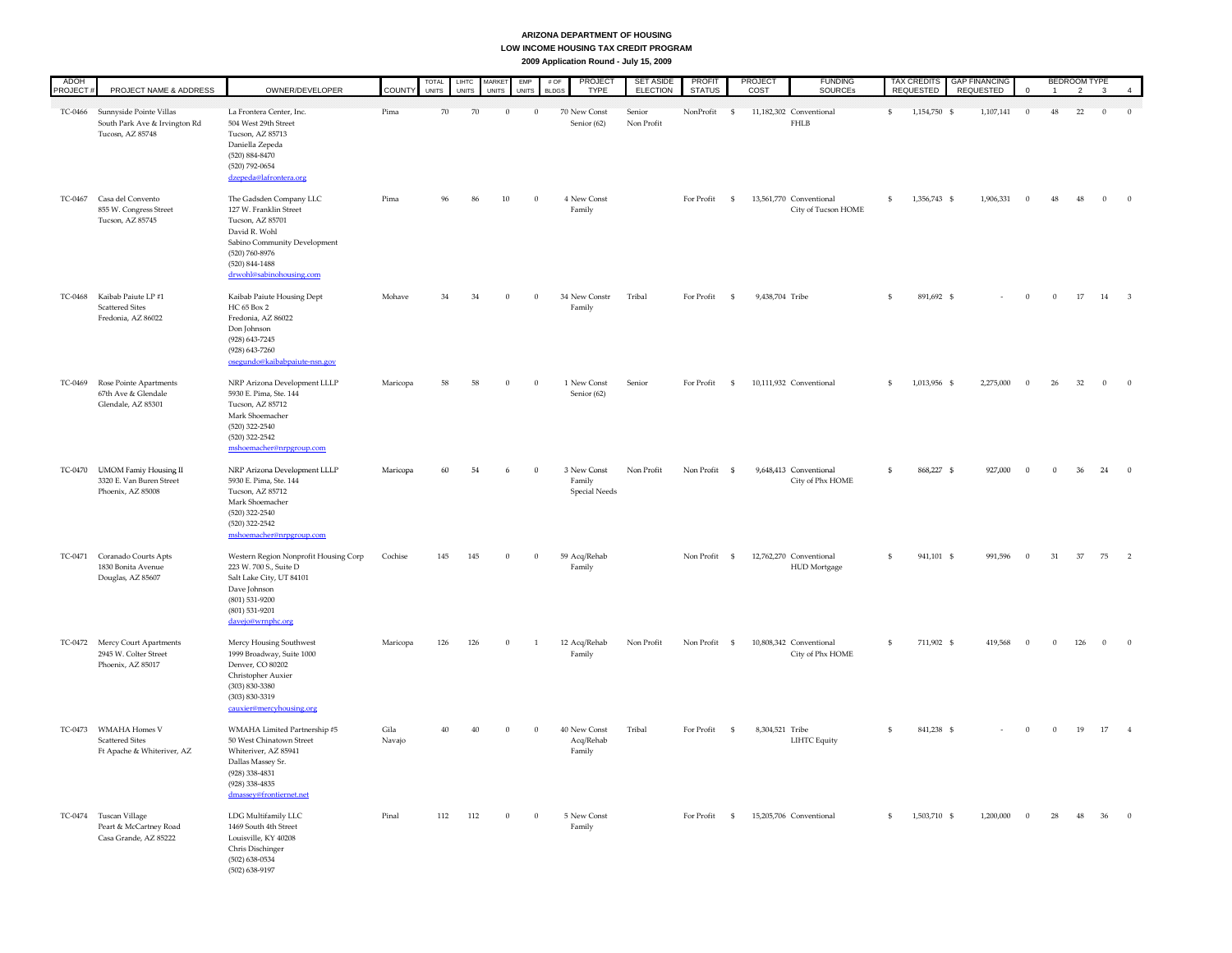## **ARIZONA DEPARTMENT OF HOUSING**

**LOW INCOME HOUSING TAX CREDIT PROGRAM**

**2009 Application Round - July 15, 2009**

| ADOH<br>PROJECT # | PROJECT NAME & ADDRESS                                                                     | OWNER/DEVELOPER                                                                                                                                                                  | <b>COUNTY</b> | <b>TOTAL</b><br><b>UNITS</b> | <b>LIHTC</b><br><b>UNITS</b> | <b>MARKET</b><br><b>UNITS</b><br><b>UNITS</b> | EMP<br># OF<br>BLDGS | PROJEC<br><b>TYPE</b>                  | <b>SET ASIDE</b><br><b>ELECTION</b> | <b>PROFIT</b><br><b>STATUS</b> |                    | <b>PROJECT</b><br>COST | <b>FUNDING</b><br>SOURCES                                         | <b>TAX CREDITS</b><br><b>REQUESTED</b> | <b>GAP FINANCING</b><br>REQUESTED | $\Omega$       | $\overline{1}$ | <b>BEDROOM TYPE</b><br>$\overline{2}$ | $\overline{3}$ |                          |
|-------------------|--------------------------------------------------------------------------------------------|----------------------------------------------------------------------------------------------------------------------------------------------------------------------------------|---------------|------------------------------|------------------------------|-----------------------------------------------|----------------------|----------------------------------------|-------------------------------------|--------------------------------|--------------------|------------------------|-------------------------------------------------------------------|----------------------------------------|-----------------------------------|----------------|----------------|---------------------------------------|----------------|--------------------------|
|                   | TC-0475 4530 on Central<br>4530 N. Central Ave.<br>Phoenix, AZ 85012                       | Native American Connections<br>4520 N. Central Ave., Ste. 600<br>Phoenix, AZ 85012<br>Joe Keeper<br>$(602)$ 254-3247<br>$(602)$ 256-7356<br>j.keeper@nativeconnections.org       | Maricopa      | 65                           | 59                           | 6                                             | $\Omega$             | 1 New Const<br>Family<br>Special Needs | Non Profit                          | Non Profit                     | $\mathfrak{s}$     |                        | 15,802,563 Conventional<br>City of Phx HOME                       | 1,169,220 \$<br>\$                     | 2,645,069                         | - 6            | 17             | 18                                    | 24             | $\overline{0}$           |
|                   | TC-0476 Encanto Pointe Apartments<br>4133, 4141 & 4131 N. 9th St<br>Phoenix, AZ 85014      | NRP Arizona Development LLLP<br>5930 E. Pima, Ste. 144<br>Tucson, AZ 85712<br>Mark Shoemacher<br>(520) 322-2540<br>(520) 322-2542<br>mshoemacher@nrpgroup.com                    | Maricopa      |                              | 48                           | $\mathbf{0}$                                  | $\theta$             | 1 New Const<br>Elderly (55+)           |                                     | For Profit                     | $\mathfrak{s}$     |                        | 8,938,392 Conventional<br>City of Phx HOME                        | \$<br>855,587 \$                       | 1,260,000                         | $\overline{0}$ | 24             | 24                                    | $\mathbf{0}$   | $\overline{0}$           |
|                   | TC-0477 North Mountain Senior Housing<br>19th Ave & Cactus<br>Phoenix, AZ 85029            | NRP Arizona Development LLLP<br>5930 E. Pima, Ste. 144<br>Tucson, AZ 85712<br>Mark Shoemacher<br>(520) 322-2540<br>(520) 322-2542<br>mshoemacher@nrpgroup.com                    | Maricopa      | 58                           | 58                           | $\Omega$                                      | $\overline{0}$       | 1 New Const<br>Elderly (55+)           |                                     | For Profit                     | $\mathfrak{s}$     |                        | 10,113,292 Conventional<br>City of Phx HOME                       | 997,191 \$<br>\$                       | 1,315,000                         | $\Omega$       | 32             | 26                                    | $\Omega$       | $\overline{0}$           |
|                   | TC-0478 Madison Pointe Apartments<br>4134, 4132 & 4204 N. 9th St.<br>Phoenix, AZ 85014     | NRP Arizona Development LLLP<br>5930 E. Pima, Ste. 144<br>Tucson, AZ 85712<br>Mark Shoemacher<br>(520) 322-2540<br>$(520)$ 322-2542<br>mshoemacher@nrpgroup.com                  | Maricopa      | 60                           | 54                           | 6                                             | $\Omega$             | 2 New Const<br>Family<br>Special Needs |                                     | For Profit                     | $\mathbf{\hat{s}}$ |                        | 10,948,064 Conventional<br>City of Phx HOME                       | 932,811 \$<br>\$                       | 1,610,000                         | $\Omega$       | 12             | 24                                    | 24 0           |                          |
|                   | TC-0479 Lifestyles at Manistee Ranch<br>53rd Ave & Hayward<br>Glendale, AZ 85301           | Pacific Housing Advisors<br>169 Saxony Road, Suite 103<br>Encinitas, CA 92024<br>David A. Beacham<br>$(760)$ 557-1480<br>dab@housingadvisors.com                                 | Maricopa      | 135                          | 134                          | $\Omega$                                      | $\overline{1}$       | 1 New Const<br>Elderly (55+)           |                                     | For Profit                     | - S                |                        | 19,415,220 Conventional                                           | 2,012,697 \$<br>\$.                    | 3,018,744                         | $\Omega$       | 108            | 27                                    | $\Omega$       | $\sqrt{0}$               |
|                   | TC-0480 Rainbow Lake Apartments<br>1853 & 1921 Rainbow Lake Pl<br>Lakeside, AZ 85929       | Hope Development LLC<br>5125 S. Sweetgrass Place<br>Boise, ID 83716<br>Julie Hyatt<br>(208) 863-4027<br>$(208)$ 342-2020<br>juliehyatt@mac.com                                   | Navajo        |                              | 36                           | $\bf{0}$                                      | $\overline{0}$       | 6 Acq/Rehab<br>Family                  |                                     | For Profit                     | -\$                |                        | 5,018,597 USDA RD                                                 | \$<br>392,083 \$                       | 990,000                           | $\Omega$       |                | 28                                    |                |                          |
|                   | TC-0481 Krohn West<br>W. Tonto; W. Maricopa; S. 16th Ave<br>Phoenix, AZ 85007              | McCormack Baron Salazar<br>1415 Olive Street, Ste. 310<br>St. Louis, MO 63103<br>Maricela Flores<br>$(314) 621 - 3400$<br>$(314)$ 436-0071<br>maricela.flores@mccormackbaron.com | Maricopa      | 83                           | 67                           | 16                                            | $\Omega$             | 8 New Const<br>Family                  |                                     | For Profit                     | $\mathfrak{s}$     |                        | 16,926,100 Conventional<br>City of Phoenix<br>City of Phx HOPE VI | 1,325,000 \$<br>\$                     | 2,017,000                         | $\Omega$       | 12             | 37                                    | 32             | $\overline{\phantom{a}}$ |
|                   | TC-0482 Rancho Dorado Apartments<br>840 E. Broadway Road<br>Phoenix, AZ 85040              | BJ Gunner Investments Inc.<br>27584 N. 68th Place<br>Scottsdale, AZ 85266<br>Michael Letzt<br>$(480)$ 473-2744<br>$(480)$ 471-8340<br>mletzt@cox.net                             | Maricopa      | 60                           | 48                           | 12                                            | $\Omega$             | 1 New const<br>Family<br>Special Needs |                                     | For Profit                     | $\mathfrak{s}$     |                        | 15,507,171 Conventional<br>City of Phoenix                        | 1,274,333 \$<br>\$                     | 2,874,835                         | $\Omega$       | 12             | 28                                    | 20             |                          |
|                   | TC-0483 Flagstaff Senior Meadows<br>Gemini Drive & Pine Cliff Drive<br>Flagstaff, AZ 86001 | Foundation for Senior Living<br>1201 E. Thomas Road<br>Phoenix, AZ 85014<br><b>Steve Hastings</b><br>$(602)$ 285-1800<br>$(602)$ 285-0225<br>shastings@fsl.org                   | Coconino      | 60                           |                              |                                               | $\theta$             | 20 New Const<br>Senior (62)            | Senior<br>Non Profit                | Non Profit                     | - \$               |                        | 12,548,263 Conventional                                           | 1,189,113 \$<br>Ŝ                      | 2,350,000                         | $\Omega$       |                | 14                                    | $\Omega$       |                          |